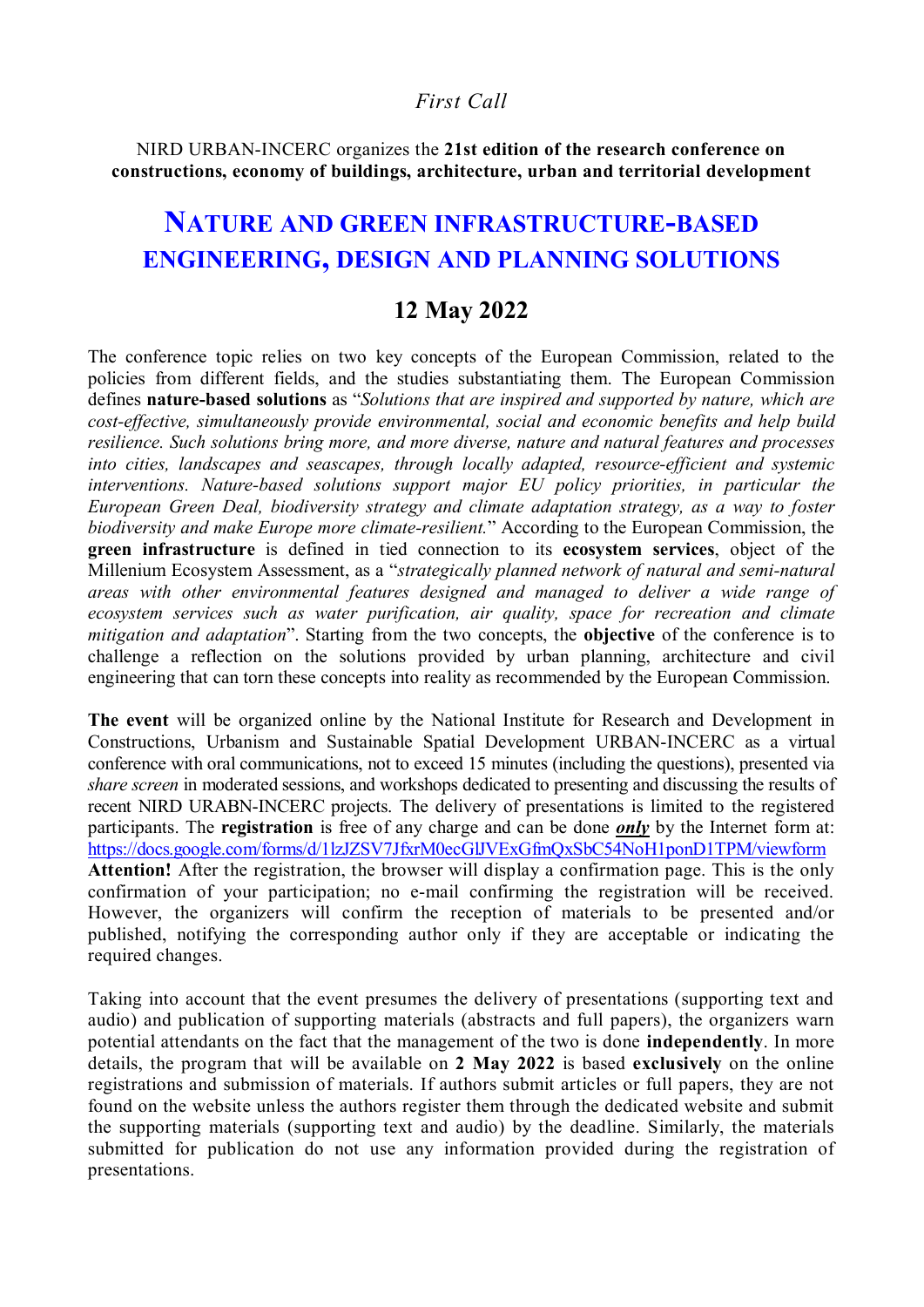In order to present an oral communication or poster, each participant must register no later than **30 April 2022**. In addition, NIRD URBAN-INCERC offers attendants the chance to submit their work (abstracts and full papers) to its publications, available at http://pub.incd.ro/, as described below. The order of publications in the list corresponds to increasing importance and exigencies. In any case, their publication is **conditioned** by the **acceptance of reviewers** and **strict observance of guidelines**.

- · **Abstracts** (written in English and Romanian by the Romanian authors and English by the foreign authors) are published in "*Conferinţa de cercetare în construcţii, economia construcţiilor, urbanism şi amenajarea teritoriului. Rezumate ale lucrărilor*" *(Research conference on constructions, economy of constructions, architecture, urbanism and territorial development. Abstract Proceedings*), vol. 21, ISSN 2343-7537, indexed in *CiteFactor*, *ProQuest*, *Ulrich's Web*, *Scipio*, *WorldCat* and *Europa World of Learning / Routledge* – website: http://pub.incd.ro/AP/index.htm. The deadline is **23 April 2022**.
- · **Full proceeding papers** are published in "*Lucrările conferinţei de cercetare în construcţii, economia construcţiilor, urbanism şi amenajarea teritoriului*" (*Paper proceedings of the research conference on constructions, economy of constructions, architecture, urbanism and territorial development*), vol. 21, ISSN 2393-3208, indexed in *CiteFactor*, *ProQuest*, *CEEOL*, *Scipio* and *Ulrich's Periodicals Directory* – website: http://pub.incd.ro/PP/index.htm. The deadline is **23 April 2022**.
- · **Full articles** are published in the journal *Constructions*, ISSN 1221-2709 (indexed with 31 databases and libraries) – websites: http://constructii.incd.ro/ and http://pub.incd.ro/C/index.htm. The deadline is **30 April 2022**.
- · **Full articles** are published in the journal *Urbanism. Architecture. Constructions*, ISSN 2069- 0509 (indexed with 61 databases and 100 libraries – websites: http://uac.incd.ro/EN/ and http://pub.incd.ro/UAC/EN/index.htm. The deadline is **30 April 2022**.

In order to make the Abstract and Paper Proceedings available to all attendants, no submissions will be accepted for publication after the deadline, although participants registered after **23 April 2022** will be allowed to present their work. The deadlines for journals can be extended. In choosing the journal, civil engineers must account for the fact that *Constructions* requires very technical papers, with a rigorous mathematical substantiation proved by equations, and describing experimental results, while *Urbanism. Architecture. Constructions* has a broader audience and accepts more general papers, which do not necessarily include equations or experimental results. Furthermore, *Urbanism. Architecture. Constructions* requires authors a rich bibliography, including at least 25 titles, out of which 90% should be published (journal articles, books and book chapters) and at least 80% should be ISI or Scopus journal articles, and strictly enforces the observance of Author Guidelines. Along with the strict observance of the Author Guidelines, these are conditions and not recommendations; if they are not met, no article is accepted to the review process.

## **Guidelines**

Please do not submit any document, such as Power Point presentation, to the organizers. The only documents that can be submitted are the abstracts and full papers. The only acceptable format is Word 2003 or previous (DOC). *Documents submitted in other formats (DOCX, PDF) will not be taken into consideration.*

**Published materials** (abstracts, proceedings papers and articles) must meet the Author Guidelines specified on each publication's site. Non-compliance results in an automatic rejection from publication, although authors can present their work (supporting text and audio) in the conference.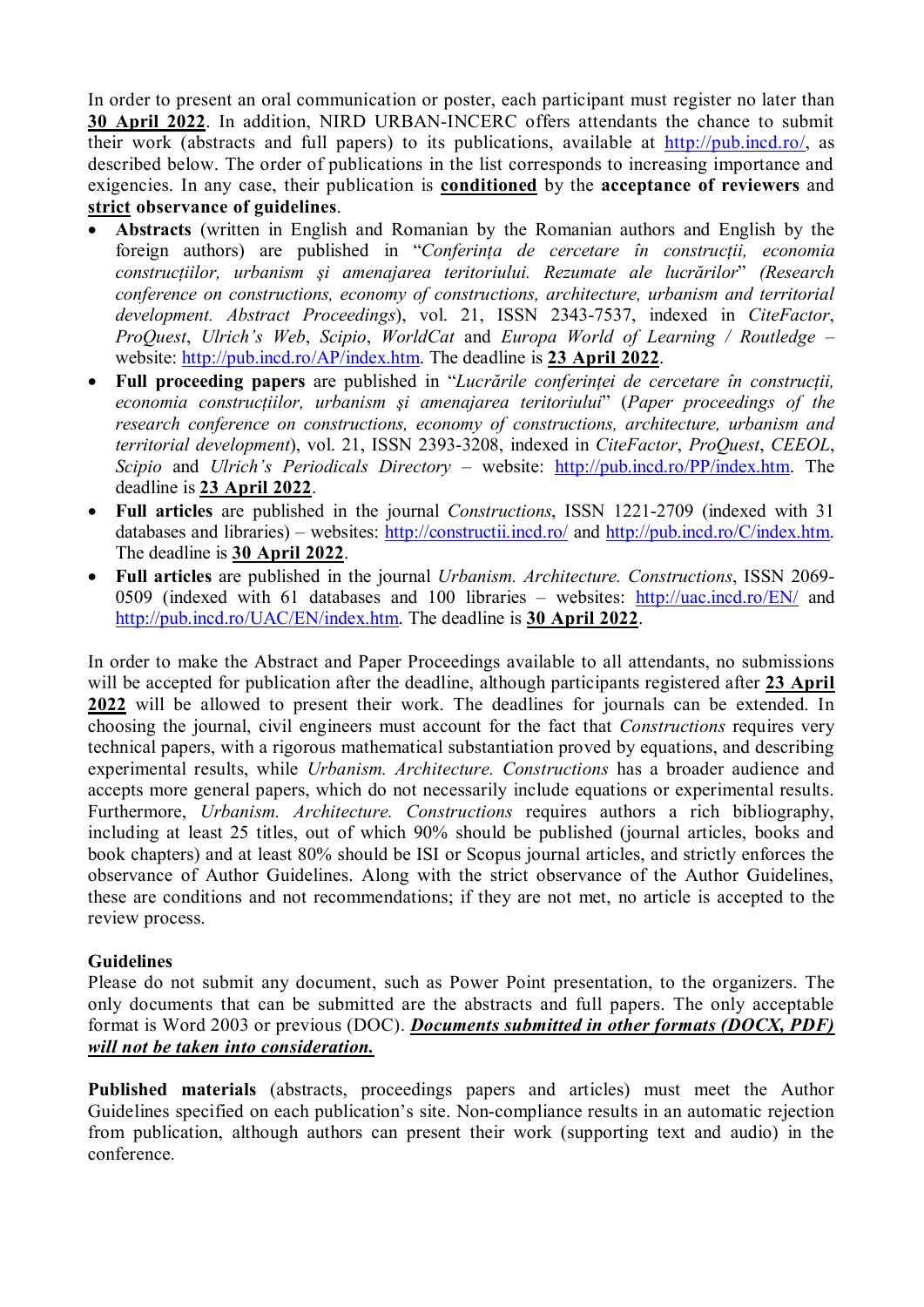**Language**. Romanian authors will draft their presentations and full proceedings papers in Romanian or any foreign language, abstracts in Romanian and English. Foreign attendants will write the abstracts in English, implying a permission given to the organizers for translating them in Romanian, if needed (based on the attendance), and full proceedings papers in English or French. Full journal papers will be submitted in English for all journals. Presentations will be made in Romanian, English or French.

### **Guidelines for attending the conference via Zoom**

In order to present, but also to attend the event, the participants must download and install ZOOM; participation is possible from a device with a video camera and microphone, embedded (laptops, mobile phones) or external (desktop). There is a ZOOM version for mobile phones and tablets; it is harder to use it to present. The application can be downloaded charge free from the Internet address https://zoom.us/download#client 4meeting or (for mobile phones and tablets) from the AppStore or Google Play. After installing, it is highly recommended to create a profile, or at least when attending to click on the window corresponding to their name/device end edit their name, making the real name known to the other participants.

In order to attend the conference, open from the Internet browser (Internet Explorer, Microsoft Edge, Mozilla Firefox, Google Chrome, Opera, Safari etc.) the URL communicated by the organizers and follow the on-screen guidelines. The program might ask for some info provided by the organizers ("Meeting ID", "Passcode"). Alternatively, open ZOOM and connect from Home -> Join using the same info.

 $\blacksquare$ 

 $\bf \bullet$ 

It is highly recommended to start the video camera ( $^{Stop Video}$ ) and microphone (Mute); in order to stop them, use the same control buttons from the bottom left part of the screen (if the application starts automatically in the "Full Screen" mode, they cannot be seen; in order to activate them, click "Exit Full Screen" from top right). When not presenting, please close your microphones to prevent the noise from your area affecting the conference. Especially phone calls are likely to disturb the other. In such cases, the organizers will intervene and close the microphones of participants disturbing the others. Remember to open the microphone when presenting or asking questions. The organizers will record (video and audio) the event; participation presumes an **implicit agreement**. Those willing to receive a copy of the records can receive it via file transfer; in their request, they must state whether they want the audio, video, or both records.

In order to present, use the "Share Screen" (Share Screen") function. Open the file to be presented before starting zoom. In order to present, click "Share Screen", then choose the window to be presented (Power Point, Word, Adobe Acrobat etc.) It is better to save your presentation as a PDF file, because Adobe Acrobat has a minimal menu, compared to the other programs using the window space for control buttons. If using Power Point, choose a "virtual presentation" onto a new window, avoiding the visualization of the program menus.

 $\uparrow$ 

Timing will be very strict. Each attendant has 15 minute, including the questions. The session chair will warn the presenter after 12 minutes, and cut off her/his microphone after 15 minutes; this is the only way to keep the event on time, showing respect to the others by not taking out of their time. The "chat" function, accessed clicking "More", attendants can address questions or comments to the others or to a particular person selected from the list, writing a message and hitting "enter". However, it is better to ask questions directly, using the video system. Do not abuse the "chat" function, as not all the attendants have time to answer, are familiar to ZOOM and can answer questions asked this way.